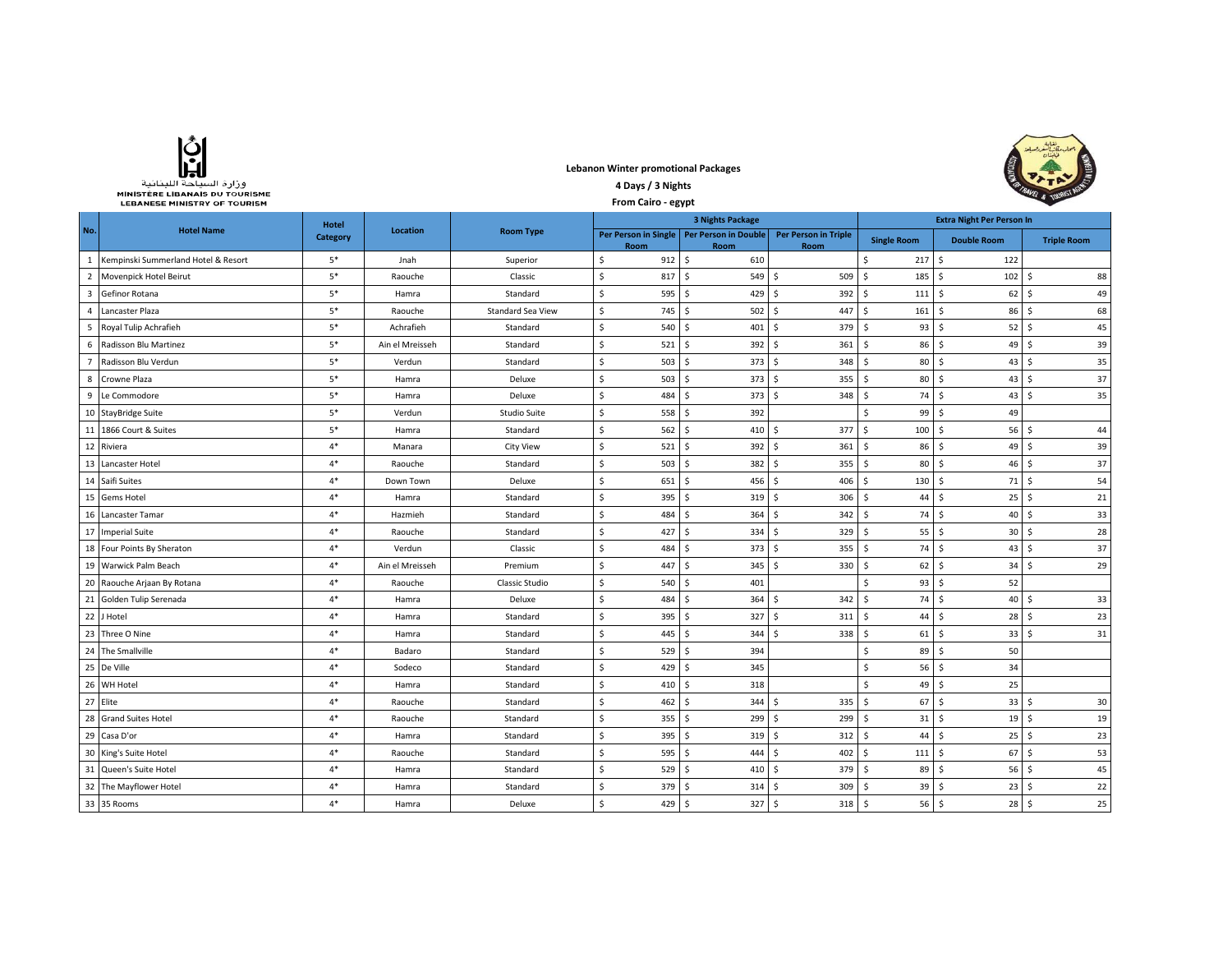| 34 Hilton Habtoor                               | $5*$ | Sin El Fil        | Guest Room                        | \$<br>669 | $\mathsf{S}$<br>466 <sup>5</sup> | 453                 | \$<br>$136 \quad $$  | 74         | 70<br>- Ś            |
|-------------------------------------------------|------|-------------------|-----------------------------------|-----------|----------------------------------|---------------------|----------------------|------------|----------------------|
| 35 The Cosmopolitan                             | $4*$ | Sin El Fil        | Deluxe                            | \$<br>410 | 327S<br>\$                       | 311                 | 49<br>\$             | 28<br>l \$ | -\$<br>23            |
| 36 Warwick Stone 55                             | $4*$ | Zalka             | Deluxe                            | \$<br>462 | \$<br>$352 \quad $$              | 347                 | Ŝ.<br>67             | l \$<br>36 | 34<br>-\$            |
| 37 Le Royal                                     | $5*$ | Dbayeh            | <b>Standard Sea View</b>          | \$<br>848 | Ś.<br>5365                       | 503                 | \$<br>191            | l \$<br>96 | $\mathsf{s}$<br>84   |
| 38 The Ray Hotel & Studios                      | $4*$ | Ain Saadeh        | Standard                          | 523<br>\$ | Ś<br>392                         |                     | 62<br>Ŝ.             | 37<br>۱Ś.  |                      |
| 39<br>MonteVerde                                | $4*$ | MonteVerd         | <b>Standard Pool View</b>         | Ś<br>484  | Š.<br>373                        |                     | <sub>S</sub><br>49   | l \$<br>31 |                      |
| 40<br>Al Bustan                                 | $5*$ | <b>Beit Mery</b>  | Loggia Room                       | Ś.<br>836 | 558<br>Ś                         |                     | \$<br>167            | 93<br>S.   |                      |
| 41 Printania Palace                             | $5*$ | Broumana          | Standard                          | \$<br>569 | Ś<br>414S                        | 394                 | Ŝ.<br>78             | 44<br>۱Ś.  | 38<br><sup>5</sup>   |
| 42 Majestic Byblos Grand Hotel                  | $5*$ | <b>Byblos</b>     | Standard                          | Ś.<br>484 | Ś<br>382 \$                      | 367                 | 62<br>S.             | 40<br>l S  | 35<br>-Ś             |
| 43 Byblos Sur Mer                               | $5*$ | Byblos            | Deluxe Sea View                   | \$<br>540 | Ś.<br>$401 \,$ \$                | 373                 | Ŝ.<br>80 \$          | 46         | 37<br>- Ś            |
| 44 Regency Palace Adma                          | $5*$ | Adma              | Standard                          | \$<br>712 | Ś<br>$524$ \$                    | 472                 | $142 \quad$ \$<br>\$ | 89         | 72<br>-\$            |
| 45 Monte Boutique Casino                        | $5*$ | Jounieh           | Luxury                            | \$<br>546 | \$<br>395S                       | 385                 | Ŝ.<br>86             | l s<br>46  | 43<br>Ŝ.             |
| 46 Grey Pearl Suites                            | $5*$ | Jounieh           | Premium Sea / Mountain View       | Ś.<br>668 | Ś.<br>470 \$                     | 470                 | \$<br>127            | 72<br>l s  | 72<br>-\$            |
| 47 Bel Azur                                     | $4*$ | Jounieh           | Standard                          | \$<br>453 | Š.<br>348 \$                     | 355                 | 56<br>Ŝ.             | l \$<br>31 | 33<br>S.             |
| 48 Queens Land                                  | $4*$ | Jounieh           | Deluxe                            | \$<br>387 | Š.<br>314                        | -Ś<br>317           | Ŝ.<br>33             | 19<br>l s  | 20<br>-Ś             |
| 49 Bay Inn                                      | $4*$ | Jounieh           | Deluxe                            | \$<br>387 | Ś<br>314S                        | 317                 | $\mathsf{S}$<br>33   | l s<br>19  | 20<br>Ŝ.             |
| 50 Al Murjan Palace Hotel                       | $4*$ | Jounieh           | Deluxe                            | Ś<br>405  | Ś.<br>$322 \quad S$              | 328                 | Ŝ.<br>39             | 22<br>l \$ | 24<br>-\$            |
| 51 Reston                                       | $4*$ | Jounieh           | Deluxe Mountain View              | \$<br>470 | \$<br>356 <sup>5</sup>           | 341                 | Ŝ.<br>61             | l \$<br>33 | 28<br>S.             |
| 52 Burj On Bay                                  | $4*$ | Jounieh           | Deluxe                            | \$<br>494 | Ś<br>367                         | 347<br>$\mathsf{S}$ | Ŝ.<br>69             | l s<br>37  | 30<br>Ŝ.             |
| 53 Bzommar Palace                               | $4*$ | Bzommar / Harissa | <b>Standard Mountain View</b>     | Ś<br>484  | Ś.<br>364                        |                     | Ŝ.<br>62             | 34<br>۱Ś.  |                      |
| 54 InterContinental Mzaar Mountain Resort & Spa | $5*$ | Kfardebiane       | Standard (WeekDay)                | \$<br>719 | Ś<br>472                         |                     | 128<br>\$            | 64<br>۱s   |                      |
|                                                 |      |                   | Standard (WeekEnd)                | \$<br>803 | Š.<br>514                        |                     | \$<br>156            | l \$<br>78 |                      |
| 55 Scappa Resort                                | $4*$ |                   | Standard (WeekDay)                | \$<br>632 | Ś<br>429                         | -Ś<br>281           | 99<br>\$             | 49<br>۱Ś.  | 41<br>-S             |
|                                                 |      | Ajaltoun          | Standard (WeekEnd)                | \$<br>706 | \$<br>466 \$                     | 281                 | \$<br>123            | l \$<br>62 | 49<br>- Ś            |
| 56 Lodge In Faraya                              | $4*$ | Faraya            | Standard                          | \$<br>743 | \$<br>503 <sup>5</sup>           | 459                 | $136 \quad $$<br>\$  | 74         | 60<br>-\$            |
| 57 San Giorgio Hotel                            | $4*$ | Faraya            | Standard                          | \$<br>503 | Ś.<br>364                        | 355<br>Ŝ.           | $56$ \$<br>\$        | 28         | 25<br>Ŝ              |
| 58 Le Pavé Ain Aar                              | $4*$ | Ain Aar           | Deluxe Urban View                 | \$<br>490 | Ś<br>395                         |                     | <sub>S</sub><br>68   | 46<br>l s  |                      |
| 59 Cherry Blossom Boutique Hotel                | $4*$ | Bhamdoun          | <b>Standard Room Without View</b> | Ś<br>947  | \$<br>586 \$                     | 559                 | 220<br>Ŝ.            | l s<br>110 | 101<br><sup>\$</sup> |
| 60 Valley View                                  | $4*$ | Hammana           | Standard                          | \$<br>509 | Š.<br>385                        |                     | 62<br>Ŝ.             | 37<br>۱Ś.  |                      |
| 61 Golden Tulip                                 | $4*$ | Aley              | Standard                          | Ś.<br>564 | Ś.<br>$413 \quad$ \$             | 385                 | 93<br>Ŝ.             | l \$<br>52 | 43<br>-Ś             |
| 62 Byout Ghalboun                               | $4*$ | Ghalboun          | Lavandre                          | \$<br>719 | Ś<br>472                         |                     | Ŝ.<br>140            | 70<br>l \$ |                      |
| 63 Al Fundok                                    | $4*$ | Maasser Ech Chouf | Standard                          | \$<br>446 | Ś<br>354S                        | 342                 | Ŝ.<br>$49$ \$        | 31         | 27<br>- Ś            |
|                                                 |      |                   | Superior (WeekDay)                | \$<br>836 | Ś.<br>530 \$                     | 485                 | Ŝ.<br>179            | 89<br>l \$ | 74<br>-\$            |
| 64 Bkerzay                                      | $4*$ | Chouf             | Superior (WeekEnd)                | \$<br>699 | \$<br>462 \$                     | 440                 | $133 \quad $5$<br>\$ | 67         | 59<br>l\$            |